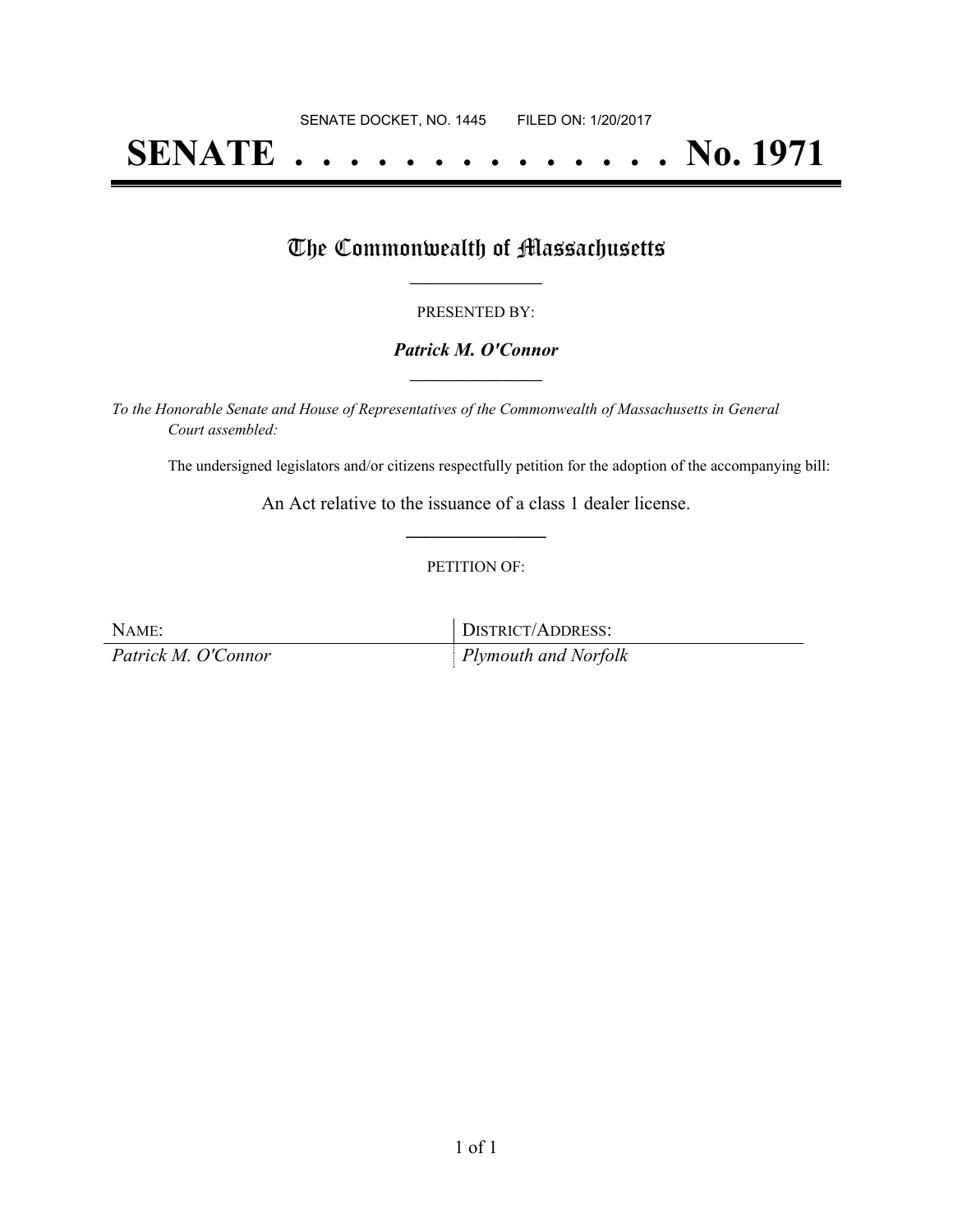# SENATE DOCKET, NO. 1445 FILED ON: 1/20/2017 **SENATE . . . . . . . . . . . . . . No. 1971**

By Mr. O'Connor, a petition (accompanied by bill, Senate, No. 1971) of Patrick M. O'Connor for legislation relative to the issuance of a class 1 dealer license. Transportation.

## The Commonwealth of Massachusetts

**In the One Hundred and Ninetieth General Court (2017-2018) \_\_\_\_\_\_\_\_\_\_\_\_\_\_\_**

**\_\_\_\_\_\_\_\_\_\_\_\_\_\_\_**

An Act relative to the issuance of a class 1 dealer license.

Be it enacted by the Senate and House of Representatives in General Court assembled, and by the authority *of the same, as follows:*

| $\mathbf{1}$   | Section 59 of chapter 140 of the General Laws, as appearing in the 2014 Official Edition,              |
|----------------|--------------------------------------------------------------------------------------------------------|
| 2              | is hereby amended, at the end thereof, by inserting the following new paragraph:                       |
| 3              | A person, within ten days of such action, may appeal to the registrar the action of a                  |
| $\overline{4}$ | licensing board or officer to approve and grant a class 1 license to a party pursuant to section 58    |
| 5              | and this section. For the purposes of this section, a class 1 licensee, licensed under subsection (b)  |
| 6              | of Section 58, shall be deemed to have standing to challenge, administratively and judicially, the     |
| 7              | issuance of a class 1 license to another person by a licensing board or officer under this chapter if  |
| 8              | said class 1 licensee, asserting a challenge, alleges that said licensing board or officer has         |
| 9              | approved a class 1 license to a party that has not satisfied the requirements of said subsection (b)   |
| 10             | of section 58. The registrar shall adopt rules and regulations providing for a process in which a      |
| 11             | person, including, but not limited to, a class 1 licensee, licensed under subsection (b) of section    |
| 12             | 58, may challenge the decision of a licensing board or officer pursuant to this section. The           |
| 13             | registrar shall render a decision either to affirm or revoke the license in dispute within thirty days |
|                |                                                                                                        |